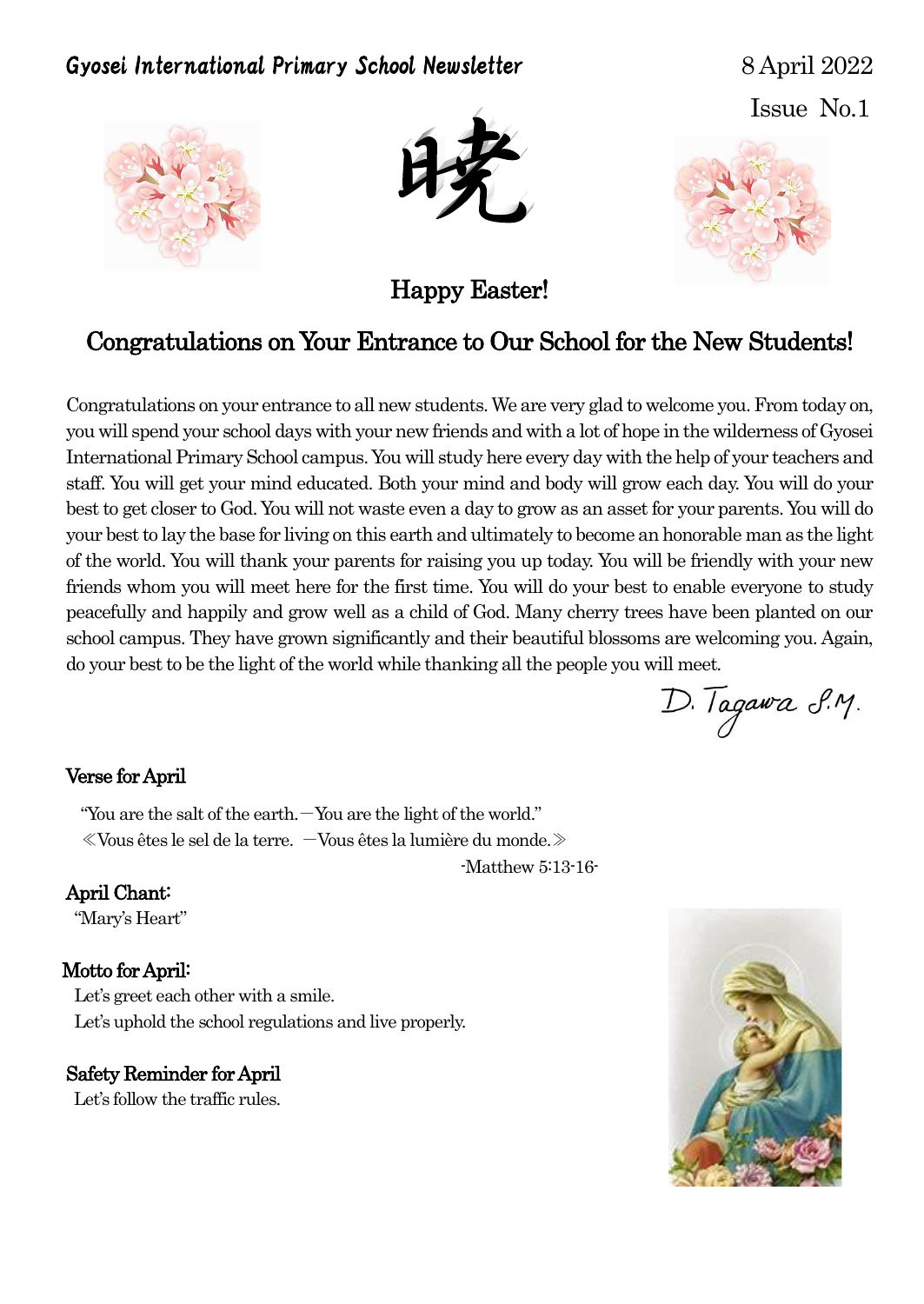# ◆ 2022 Primary School Building Classroom Layout



\*When you visit us, please be sure to write your name in the notebook at the reception.

\*The back entrance on the parking side is for our staff only.

\*The entry of vehicles into the roundabout is prohibited.

# ◆ Schedule of Certification Tests

For this year's certification tests will take place in school during the regular class periods, students who not taking the tests will have regular lesson. Letters of application will be distributed so please be sure to submit application slip to the homeroom teacher until the deadline.

#### <Test Schedule>

| Kanji Certification Test    | Fri. 6/17  | Fri. 1/20 |           |
|-----------------------------|------------|-----------|-----------|
| Eiken English Test          | Fri. 5/27  | Fri. 10/7 | Sat. 1/14 |
| Math Certification Test     | Sat. 10/15 |           |           |
| Japanese Certification Test | Sat. 6/11  |           |           |

# ◆ Travel To and From School

Boarding and getting off transportation:

・Except for major delays in public transportation, the school bus departs on time. Please be sure to go to school on time.

・Please be sure to confirm with your child how he or she will be going to and returning from school, as a sudden change of schedule or way of picking up can cause confusion and could jeopardize safety. Behavior while riding transportation:

・Students are allowed to read books that promote positive education. Parents who are concerned about students getting motion sickness or have concerns about eyesight, please decide on a policy at home. Please do not allow them to lend or borrow books on the bus and train.

・As the use of origami and free notebooks can lead to garbage on the bus, we ask that these items should not be used.

・The same rules applicable to the classroom are in effect on the bus as well. Food and drink are not permitted, and we ask that food should not be brought from home.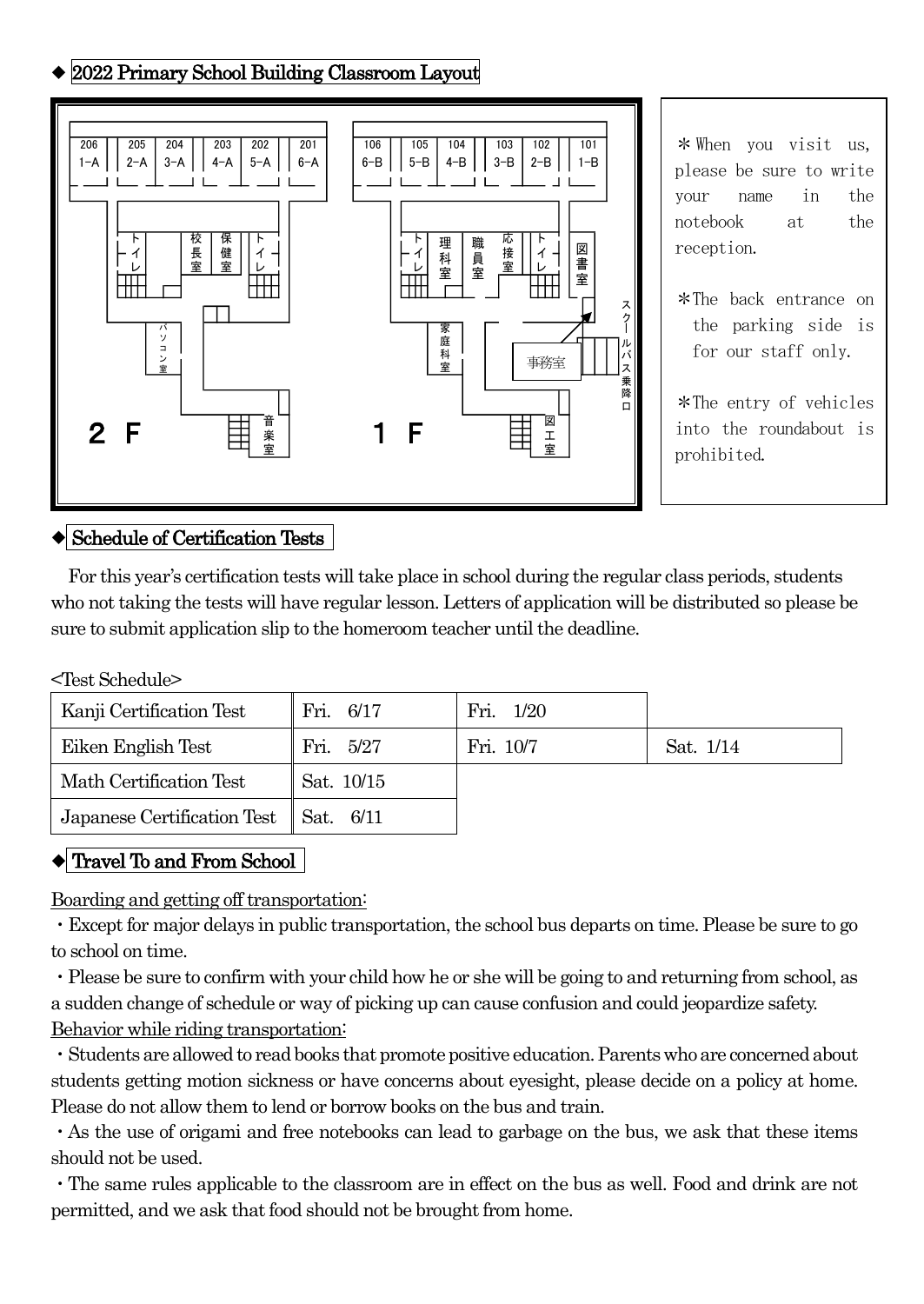Others:

・Parents are not permitted to ride the bus.

・Travel guidance meetings are scheduled for the beginning of each term and teachers will be instructing students regarding the above mentioned rules and manners.

・If you are concerned about any points regarding manners or safety, please contact your child's homeroom teacher, Mr. Takayanagi or Mr. Jay Sato who are in charge of school discipline.

・If you drop off and pick up your children by car at designated bus stops, please be sure to keep proper manners. Please avoid stopping at no stopping zones on the side of the road or using store's parking lots. ・Commuting by bicycle is forbidden for safety reasons.

・Grade 1 students are to wear traffic safety badges on their left arm until about the middle of June. The badges will be distributed in the classroom on the first day of school.

・For those of you who pick up and drop off your children at the school,please use the designated parking lot and be sure that your children walk across the cross walk.

・We would like you to tell your child not to play in and around the parking lot for safety while he or she is waiting for you in the parking lot.

・Please refrain from long conversations with other parents in the parking lot.

・Teachers and parent volunteers attend the crosswalk so please tell your child to greet them and follow their guidance.

# ◆ 2021 NRT Achievement Test

The previous school year achievement test that was cancelled will be carried out this school year. The schedule, dates and subjects are as follows.

|         | Regular Course (A Class)                                                             | International Course (B Class) |  |
|---------|--------------------------------------------------------------------------------------|--------------------------------|--|
| Grade   | Grade $2\neg 6$                                                                      |                                |  |
| Date    | April $12$ (Tue.)                                                                    | April $13 \,$ (Wed.)           |  |
| Subject | Grade $2 - 5$ : Japanese/Math<br>Grade 6: Japanese, Math, Science,<br>Social Studies | Japanese                       |  |

### ◆ Parents Meeting and Class Observations

The annual April 29th- parents meeting and class observations will be held and it will be divided into groups with assigned days.This year it will be in this manner for safety reasons and prevention against COVID-19.

- 1. Grade 1 and 2 –April 23, Saturday
- 2. Grade 3 and 4 –April 29, Friday
- 3. Grade 5 and 6 –April 30, Saturday

For further details, a letter will be issued with full details according to class.

### $\blacklozenge$  Textbooks

Students will receive new textbooks which will be distributed on the first day of school. Please check your child's student account for enough fund since the total amount will be deducted from it.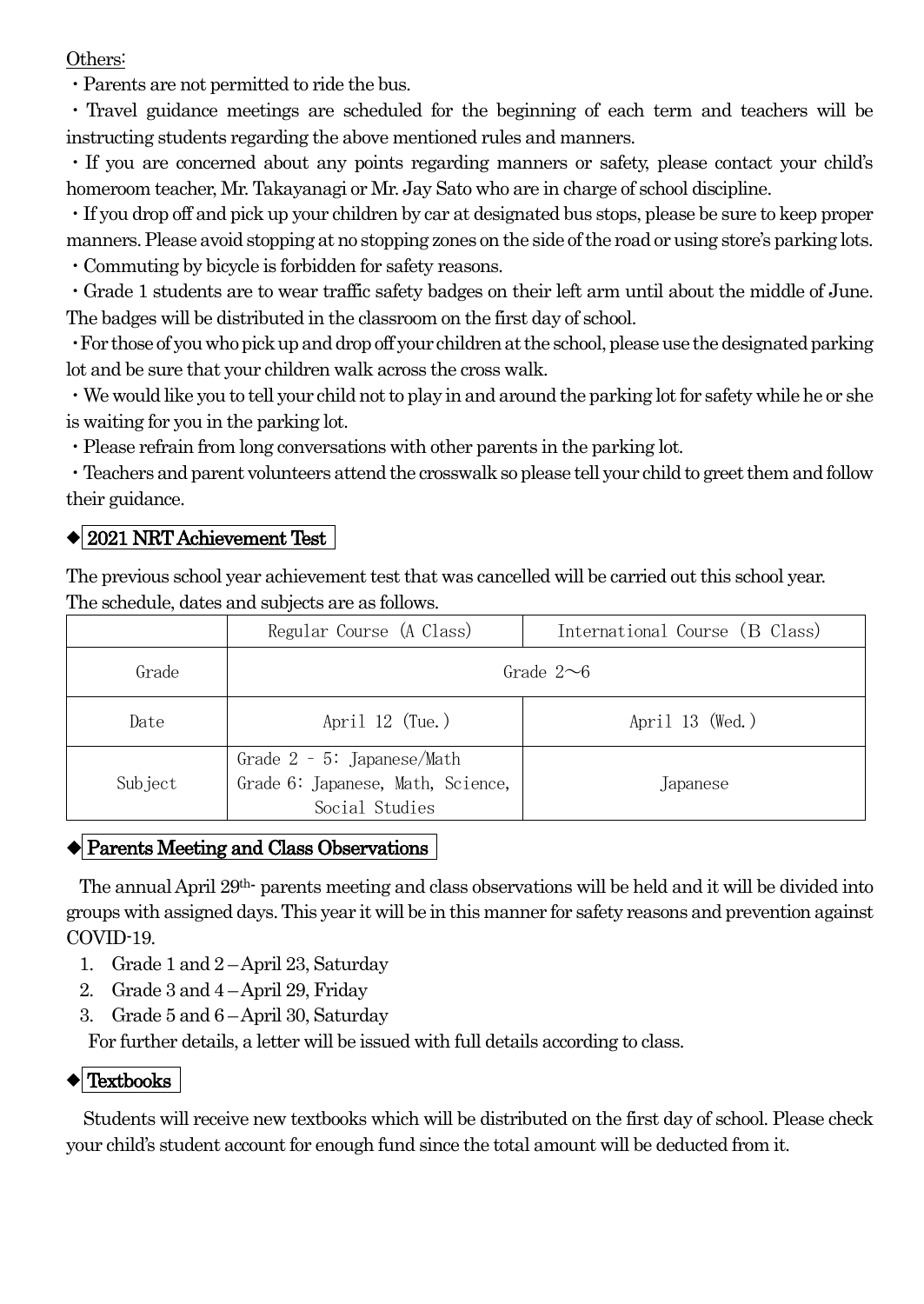# ◆ Maria Boutique

As the new school year begins, we ask that you should place your orders as soon as possible for any items you desire without writing the amount.

Please be aware of the following matters when purchasing school supplies from the boutique.

- Do not forget to write the item name, size, quantity when purchasing using the slip. Please also fill male or female, short sleeves, long sleeves and others.
- Parents can purchase items in the boutique directly, using cash.
- When you wish to return items to change the size, please do it within one week of purchase and return with tags, bags, boxes etc. as they are new. Please understand that some items cannot be changed depending on the situation.

If you have any questions, please contact Maria Boutique: TEL: 0438-52-2510 FAX: 0438-52-3846 E-mail[: boutique@gis.ac.jp](mailto:boutique@gis.ac.jp)

### $\blacklozenge$  Tuition fee and Student Account

Please separate bank transfer payments for tuition fee and student account. Tuition: 3072188 (Savings), Chiba Bank, Kisarazu Branch Student Account: 1100029 (Savings),Chiba Bank, Kisarazu Branch or 0279121 (Savings), Mitsubishi UFJ Bank, Kisarazu Branch.

# ◆ National Road Safety Spring Campaign

The National Road Safety Spring Campaign will be held from April 6th to 15th. We will also provide safety guidance lessons in school and we are asking for your kind cooperation talking about the importance of it at home.